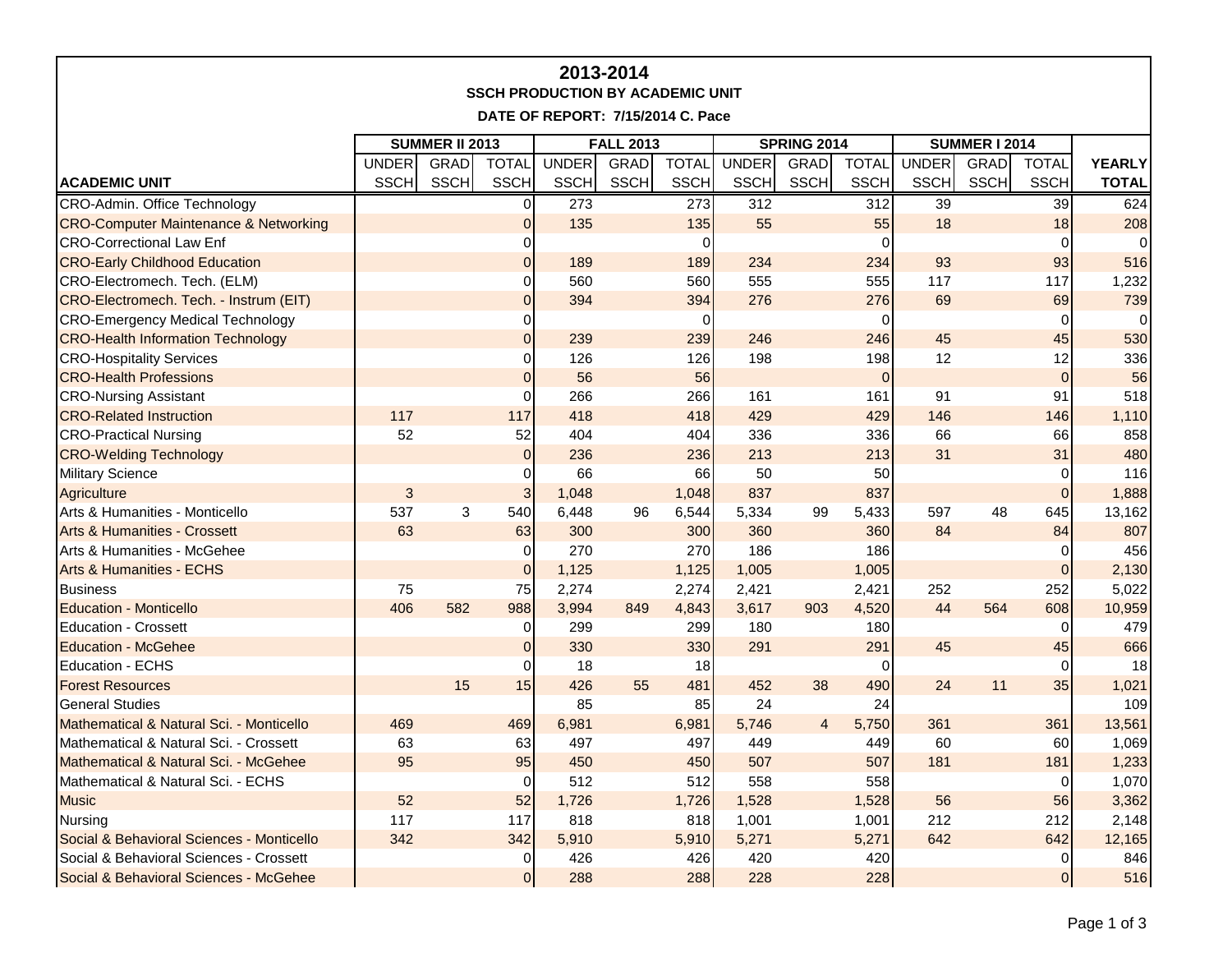| 2013-2014<br><b>SSCH PRODUCTION BY ACADEMIC UNIT</b><br>DATE OF REPORT: 7/15/2014 C. Pace |                       |              |                |                  |                |                |                    |              |                 |                      |                |                |               |
|-------------------------------------------------------------------------------------------|-----------------------|--------------|----------------|------------------|----------------|----------------|--------------------|--------------|-----------------|----------------------|----------------|----------------|---------------|
|                                                                                           | <b>SUMMER II 2013</b> |              |                | <b>FALL 2013</b> |                |                | <b>SPRING 2014</b> |              |                 | <b>SUMMER I 2014</b> |                |                |               |
|                                                                                           | UNDER                 | <b>GRAD</b>  | <b>TOTAL</b>   | <b>UNDER</b>     | <b>GRAD</b>    | <b>TOTAL</b>   | <b>UNDER</b>       | <b>GRAD</b>  | <b>TOTAL</b>    | <b>UNDER</b>         | <b>GRAD</b>    | <b>TOTAL</b>   | <b>YEARLY</b> |
| <b>ACADEMIC UNIT</b>                                                                      | <b>SSCH</b>           | <b>SSCH</b>  | <b>SSCH</b>    | <b>SSCH</b>      | <b>SSCH</b>    | <b>SSCH</b>    | <b>SSCH</b>        | <b>SSCH</b>  | SSCH            | <b>SSCH</b>          | <b>SSCH</b>    | <b>SSCH</b>    | <b>TOTAL</b>  |
| Social & Behavioral Sciences - ECHS                                                       |                       |              | $\mathbf 0$    | 597              |                | 597            | $\overline{573}$   |              | 573             |                      |                | $\overline{0}$ | 1.170         |
| <b>Computer Information Systems - Monticello</b>                                          | 64                    |              | 64             | 1,204            |                | 1,204          | 1,274              |              | 1,274           | 120                  |                | 120            | 2,662         |
| Computer Information Systems - Crossett                                                   |                       |              | 0              | 102              |                | 102            | 183                |              | 183             | 45                   |                | 45             | 330           |
| <b>Computer Information Systems - McGehee</b>                                             |                       |              | $\mathbf 0$    | 117              |                | 117            | 72                 |              | 72              |                      |                | $\mathbf 0$    | 189           |
| Computer Information Systems - ECHS                                                       |                       |              | $\mathbf 0$    |                  |                | $\Omega$       |                    |              | $\Omega$        |                      |                | $\Omega$       |               |
| MCG-Admin. Office Technology                                                              |                       |              | $\overline{0}$ | 516              |                | 516            | 510                |              | 510             | 84                   |                | 84             | 1,110         |
| MCG-Automotive Service Technology                                                         |                       |              | $\mathbf 0$    |                  |                | 0              | 42                 |              | 42              | 24                   |                | 24             | 66            |
| <b>MCG-Business Technology</b>                                                            |                       |              | $\Omega$       |                  |                | $\overline{0}$ |                    |              | $\Omega$        |                      |                | $\Omega$       | $\Omega$      |
| MCG-Correctional Law Enf                                                                  |                       |              | $\Omega$       |                  |                | $\Omega$       |                    |              | $\Omega$        |                      |                | $\Omega$       | $\Omega$      |
| <b>MCG-Early Childhood Education</b>                                                      |                       |              | $\mathbf 0$    | 237              |                | 237            | 288                |              | 288             | 81                   |                | 81             | 606           |
| MCG-Emergency Medical Technology                                                          |                       |              | 0              | 175              |                | 175            | 90                 |              | 90 <sub>l</sub> | 40                   |                | 40             | 305           |
| <b>MCG-Health Information Technology</b>                                                  | 22                    |              | 22             | 341              |                | 341            | 295                |              | 295             | 21                   |                | 21             | 679           |
| <b>MCG-Health Professions</b>                                                             | $\,6\,$               |              | 6              | 46               |                | 46             | $\overline{4}$     |              | 4               |                      |                | $\Omega$       | 56            |
| <b>MCG-Hospitality Services</b>                                                           |                       |              | $\overline{0}$ | 263              |                | 263            | 283                |              | 283             | 20                   |                | 20             | 566           |
| <b>MCG-Nursing Assistant</b>                                                              |                       |              | $\mathbf 0$    | 147              |                | 147            | 77                 |              | 77              |                      |                | $\Omega$       | 224           |
| <b>MCG-Practical Nursing</b>                                                              | 12                    |              | 12             | 208              |                | 208            | 458                |              | 458             | 143                  |                | 143            | 821           |
| <b>MCG-Related Instruction</b>                                                            |                       |              | $\mathbf 0$    | 292              |                | 292            | 281                |              | 281             | 24                   |                | 24             | 597           |
| <b>MCG-Welding Technology</b>                                                             |                       |              | $\overline{0}$ | 458              |                | 458            | 99                 |              | 99              | 24                   |                | 24             | 581           |
| MCG-Heavy Equipment                                                                       |                       |              | $\Omega$       | 280              |                | 280            | 224                |              | 224             | 88                   |                | 88             | 592           |
|                                                                                           |                       |              |                |                  |                |                |                    |              |                 |                      |                |                |               |
| <b>TOTALS</b>                                                                             | 2,495                 | 600          | 3,095          | 42,570           | 1,000          | 43,570         | 38,233             | 1,044        | 39,277          | 3,999                | 623            | 4,622          | 90,564        |
|                                                                                           |                       |              |                |                  |                |                |                    |              |                 |                      |                |                |               |
| <b>Total Monticello SSCH</b>                                                              | 2,065                 | 600          | 2,665          | 30,980           | 1,000          | 31,980         | 27,555             | 1,044        | 28,599          | 2,308                | 623            | 2,931          | 66,175        |
| <b>Total Crossett SSCH</b>                                                                | 295                   | $\mathbf 0$  | 295            | 4,920            | $\mathbf{0}$   | 4,920          | 4,607              | $\mathbf{0}$ | 4,607           | 916                  | $\mathbf 0$    | 916            | 10,738        |
| <b>Total McGehee SSCH</b>                                                                 | 135                   | $\Omega$     | 135            | 4,418            | $\Omega$       | 4,418          | 3,935              | $\mathbf 0$  | 3,935           | 775                  | $\mathbf 0$    | 775            | 9,263         |
| <b>Total ECHS</b>                                                                         | $\pmb{0}$             | $\pmb{0}$    | $\mathbf{0}$   | 2,252            | $\pmb{0}$      | 2,252          | 2,136              | $\mathbf{0}$ | 2,136           | $\mathbf{0}$         | $\pmb{0}$      | $\Omega$       | 4,388         |
| <b>TOTALS</b>                                                                             | 2,495                 | 600          | 3,095          | 42,570           | 1,000          | 43,570         | 38,233             | 1,044        | 39,277          | 3,999                | 623            | 4,622          | 90,564        |
|                                                                                           |                       |              |                |                  |                |                |                    |              |                 |                      |                |                |               |
| Crossett                                                                                  |                       |              |                |                  |                |                |                    |              |                 |                      |                |                |               |
| Technical                                                                                 | 169                   | $\mathbf{0}$ | 169            | 3.296            | $\overline{0}$ | 3,296          | 3,015              | $\mathbf{0}$ | 3,015           | 727                  | $\overline{0}$ | 727            | 7,207         |
| <b>General Education</b>                                                                  | 126                   | $\mathbf 0$  | 126            | 1,624            | $\mathbf 0$    | 1,624          | 1,592              | $\mathbf 0$  | 1,592           | 189                  | 0              | 189            | 3,531         |
| <b>Total Crossett</b>                                                                     | 295                   | $\Omega$     | 295            | 4,920            | $\Omega$       | 4,920          | 4,607              | $\mathbf{0}$ | 4,607           | 916                  | $\overline{0}$ | 916            | 10,738        |
|                                                                                           |                       |              |                |                  |                |                |                    |              |                 |                      |                |                |               |